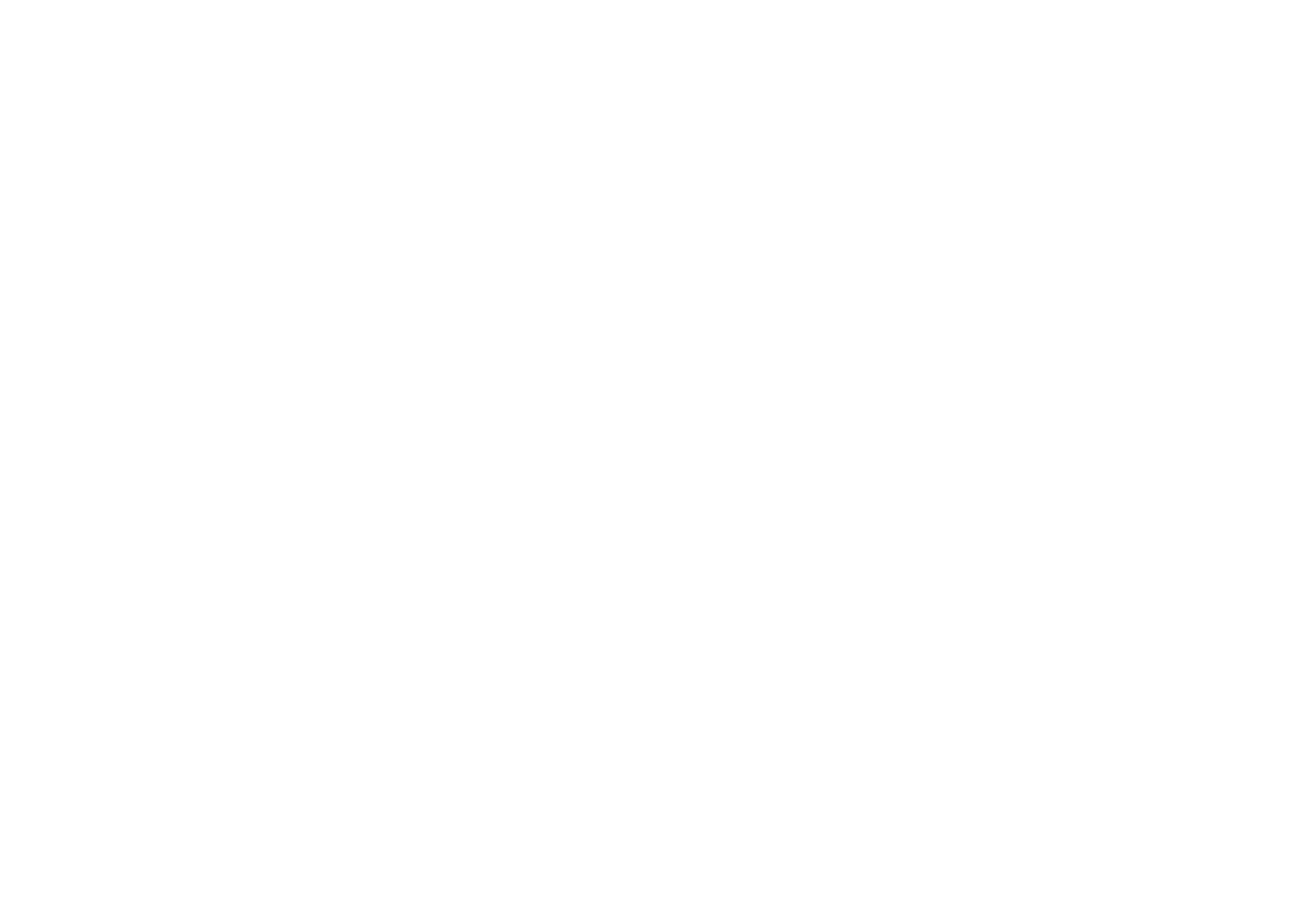

| Key achievements to date:              |                                                                                                                                                                                                                                                                                                                                                                                                                                                                                                                                                                                                                                                      | Areas for further improvement and baseline evidence of need:                                                                                                                                                                                                                                   |  |  |
|----------------------------------------|------------------------------------------------------------------------------------------------------------------------------------------------------------------------------------------------------------------------------------------------------------------------------------------------------------------------------------------------------------------------------------------------------------------------------------------------------------------------------------------------------------------------------------------------------------------------------------------------------------------------------------------------------|------------------------------------------------------------------------------------------------------------------------------------------------------------------------------------------------------------------------------------------------------------------------------------------------|--|--|
| I۰<br>ıо<br>ıо<br>I۰<br>I۰<br>ıо<br>ıо | Increased pupil participation<br>Enhanced, extended, inclusive extra-curricular provision<br>More confident and competent staff<br>Enhanced quality of delivery of activities<br>Increased staffing capacity and sustainability<br>Improved standards<br>Positive attitudes to health and well-being<br>Improved behaviour and attendance and reduction of low level disruption<br>Improved pupil attitudes to PESS<br>Positive impact on whole school improvement<br>Easier pupil management<br>Enhanced communication with parents / carers<br>Clearer talent pathways<br>Increased school-community links<br>Positive impact on middle leadership | Employing expert advice to evaluate the school's current provision strengths and areas<br>for development<br>• Employing evaluation tools to measure and monitor progress and impact<br>• Securing time for the subject leader to undertake reviews and construct further<br>development plans |  |  |

| Meeting national curriculum requirements for swimming and water safety                                                                       | Current Year 6 following their<br>lessons             |
|----------------------------------------------------------------------------------------------------------------------------------------------|-------------------------------------------------------|
|                                                                                                                                              | Defiants, Lancasters, Spitfires,<br><b>Hurricanes</b> |
| What percentage of your current Year 6 cohort swim competently, confidently and proficiently over a distance 34%<br>of at least 25 metres?   |                                                       |
| What percentage of your current Year 6 cohort use a range of strokes effectively [for example, front<br>crawl, backstroke and breaststroke]? | 65%                                                   |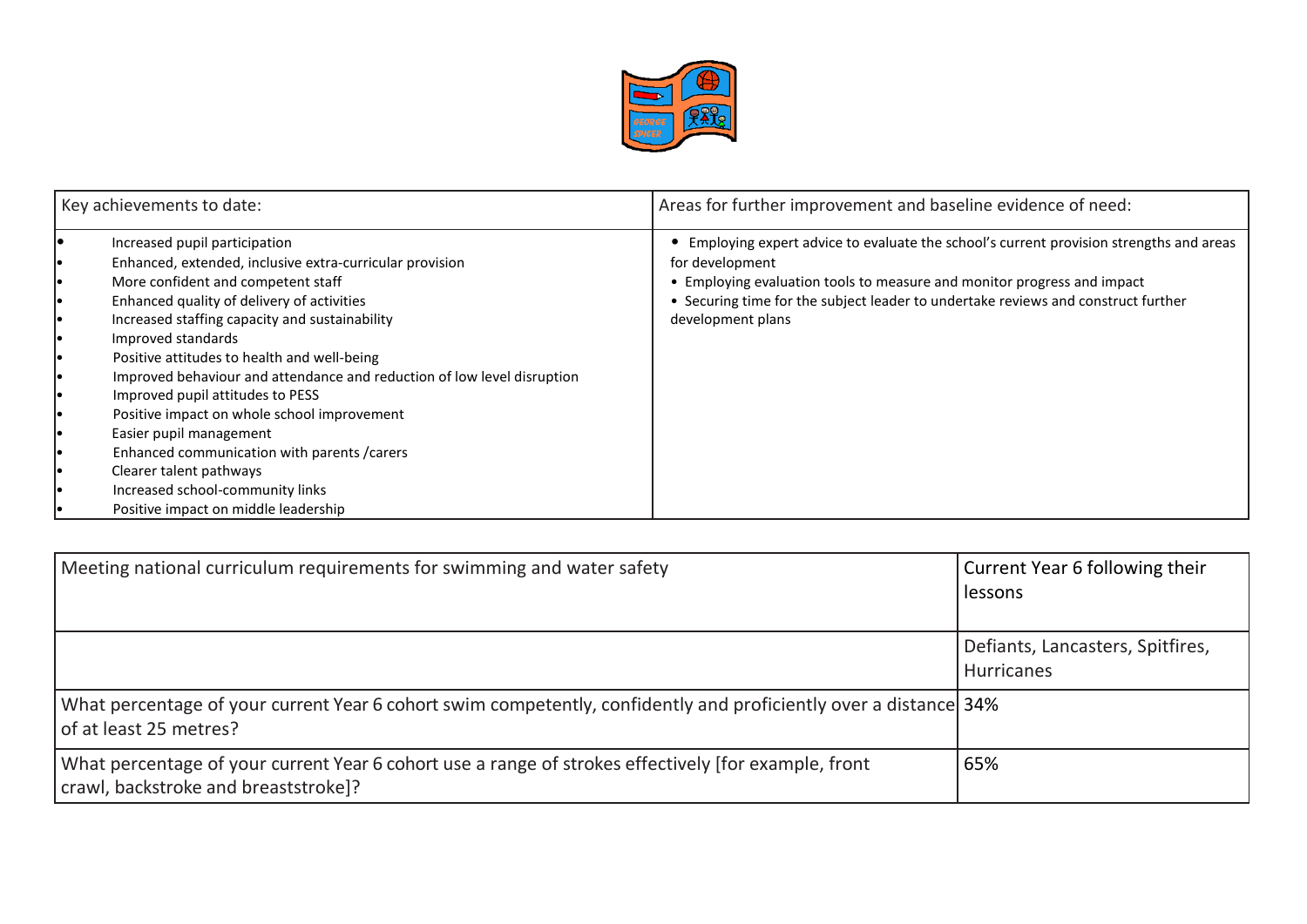| What percentage of your current Year 6 cohort perform safe self-rescue in different water-based<br>situations?                                                                                                                 | 100%  |
|--------------------------------------------------------------------------------------------------------------------------------------------------------------------------------------------------------------------------------|-------|
| Schools can choose to use the Primary PE and Sport Premium to provide additional provision for swimming<br>but this must be for activity over and above the national curriculum requirements. Have you used it in this<br>way? | l Yes |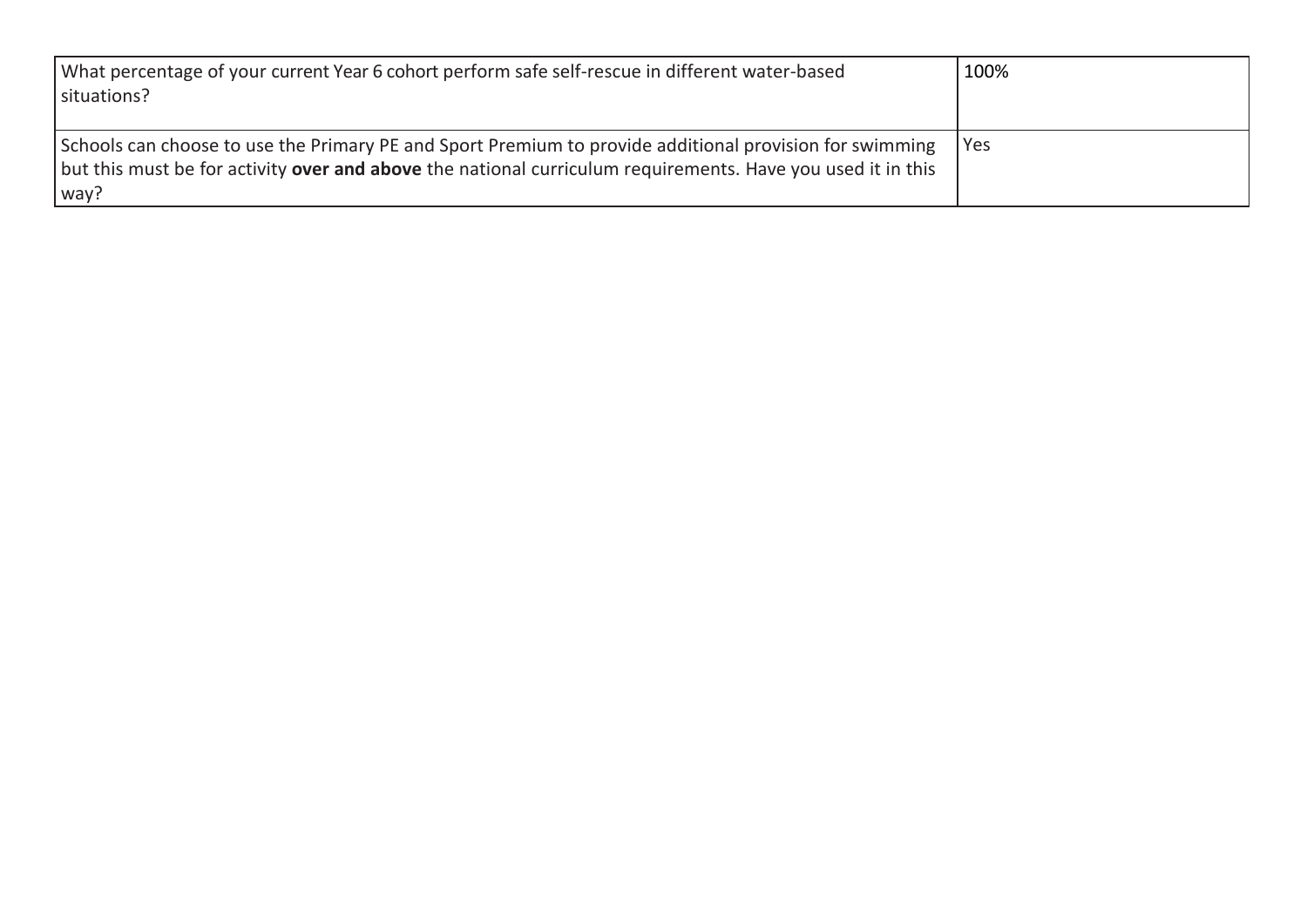| Academic Year: 2021/22                                                                                                                                                                                                     | Total fund allocated: £22,170.00                                                                                                                                                                                                                                                                                                                                                                      | Date Updated: 1/4/21  |                                                                                                                                                                                                                                                                                                                                                                                                                                                                                                                                                                                                                                                                                                                                                                                                                                                                                                       |                                                                                                                                                                                                                                                                                                                                                                                                                                                                                                      |
|----------------------------------------------------------------------------------------------------------------------------------------------------------------------------------------------------------------------------|-------------------------------------------------------------------------------------------------------------------------------------------------------------------------------------------------------------------------------------------------------------------------------------------------------------------------------------------------------------------------------------------------------|-----------------------|-------------------------------------------------------------------------------------------------------------------------------------------------------------------------------------------------------------------------------------------------------------------------------------------------------------------------------------------------------------------------------------------------------------------------------------------------------------------------------------------------------------------------------------------------------------------------------------------------------------------------------------------------------------------------------------------------------------------------------------------------------------------------------------------------------------------------------------------------------------------------------------------------------|------------------------------------------------------------------------------------------------------------------------------------------------------------------------------------------------------------------------------------------------------------------------------------------------------------------------------------------------------------------------------------------------------------------------------------------------------------------------------------------------------|
| Key indicator 1: The engagement of all pupils in regular physical activity - Chief Medical Officer guidelines recommend that<br>primary school children undertake at least 30 minutes of physical activity a day in school | Percentage of total allocation:<br>18%                                                                                                                                                                                                                                                                                                                                                                |                       |                                                                                                                                                                                                                                                                                                                                                                                                                                                                                                                                                                                                                                                                                                                                                                                                                                                                                                       |                                                                                                                                                                                                                                                                                                                                                                                                                                                                                                      |
| School focus with clarity on<br>intended impact on pupils:                                                                                                                                                                 | Actions to achieve:                                                                                                                                                                                                                                                                                                                                                                                   | Funding<br>allocated: | Evidence and impact:                                                                                                                                                                                                                                                                                                                                                                                                                                                                                                                                                                                                                                                                                                                                                                                                                                                                                  | Sustainability and suggested<br>next steps:                                                                                                                                                                                                                                                                                                                                                                                                                                                          |
| How inclusive the<br>physical education<br>curriculum is                                                                                                                                                                   | Purchasing specialist equipment and<br>teaching resources to develop a fully<br>inclusive curriculum and allowing classes to equipment/kits)<br>engage in Active 15 sessions throughout<br>the day<br>Training of Playleaders at lunchtime to<br>facilitate organized games encouraging<br>structured physical activity<br>Additional swimming lessons for Year 6 non $E$ 2,600.00<br><b>swimmers</b> | £1,400.00<br>(new     | Curriculum plan<br>$\bullet$<br>Long, medium and short-term plans<br>$\bullet$<br>Planning for Gifted and SEND pupils<br>$\bullet$<br>Pupil Progress reports (The progress<br>$\bullet$<br>pupils make relative to their starting  . Will support the identification of<br>points, ability and age)<br>A more inclusive curriculum which<br>$\bullet$<br>inspires and engages all pupils<br>More confident and competent staff<br>$\bullet$<br>Enhanced quality of teaching and<br>$\bullet$<br>learning<br>Increased capacity and sustainability and engagement<br>Resources will be provided for both<br>$\bullet$<br>sites to ensure consistency and high<br>quality teaching across the school<br>Children to participate more<br>frequently and effectively in<br>physical activity throughout the<br>school day<br>To ensure that all children can swim by<br>the time they leave George Spicer | . Will have further evidence of<br>impact to support the effective use of<br>the funding<br>• Will help to identify the added<br>value of the funding<br>other areas of need to direct funding<br>spend towards to enhance overall<br>provision<br>Equipment will provide stimulating<br>opportunities for physical education<br>Trained Playleaders can subsequently<br>train new members of staff in order<br>to ensure longevity<br>15 weeks sessions booked for 30 non<br>swimmers from Sep 2020 |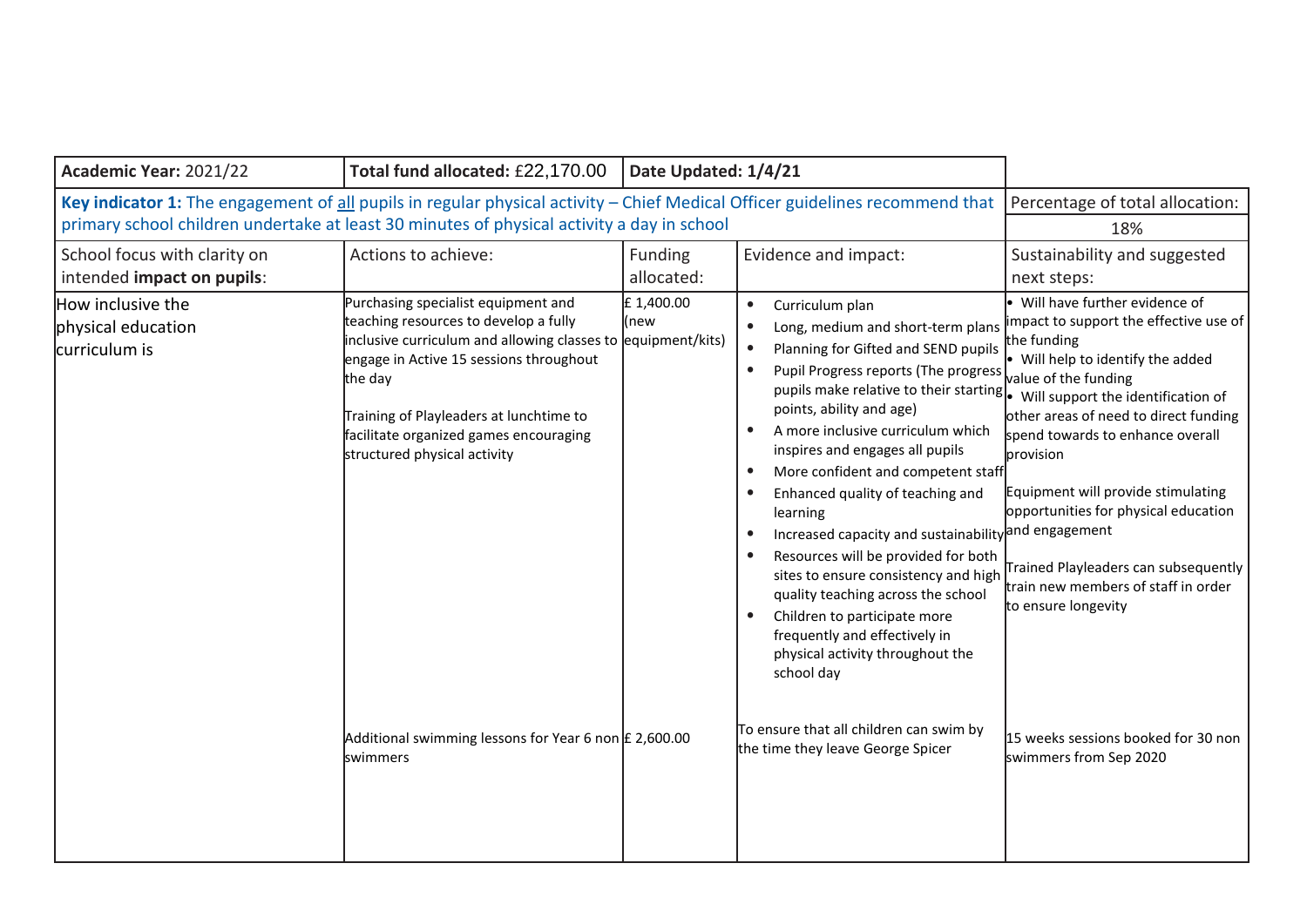| Key indicator 2: The profile of PE and sport being raised across the school as a tool for whole school improvement                                                                                                                                                                                                                                            | Percentage of total allocation:<br>54%                                                                                                                                                                                                                                                                                                                                                                                                                                  |                                                                                     |                                                                                                                                                                                                                                                                                                                                                                                                                                                                                                                                                                                                                                                                                                     |                                                                                                                                                                                                                                                                                                                                                                                                                                                                                                                                                                                                                                                                         |
|---------------------------------------------------------------------------------------------------------------------------------------------------------------------------------------------------------------------------------------------------------------------------------------------------------------------------------------------------------------|-------------------------------------------------------------------------------------------------------------------------------------------------------------------------------------------------------------------------------------------------------------------------------------------------------------------------------------------------------------------------------------------------------------------------------------------------------------------------|-------------------------------------------------------------------------------------|-----------------------------------------------------------------------------------------------------------------------------------------------------------------------------------------------------------------------------------------------------------------------------------------------------------------------------------------------------------------------------------------------------------------------------------------------------------------------------------------------------------------------------------------------------------------------------------------------------------------------------------------------------------------------------------------------------|-------------------------------------------------------------------------------------------------------------------------------------------------------------------------------------------------------------------------------------------------------------------------------------------------------------------------------------------------------------------------------------------------------------------------------------------------------------------------------------------------------------------------------------------------------------------------------------------------------------------------------------------------------------------------|
| School focus with clarity on<br>intended impact on pupils:                                                                                                                                                                                                                                                                                                    | Actions to achieve:                                                                                                                                                                                                                                                                                                                                                                                                                                                     | <b>Funding</b><br>allocated:                                                        | Evidence and impact:                                                                                                                                                                                                                                                                                                                                                                                                                                                                                                                                                                                                                                                                                | Sustainability and suggested<br>next steps:                                                                                                                                                                                                                                                                                                                                                                                                                                                                                                                                                                                                                             |
| Participation rates in such activities as<br>games, dance, gymnastics, swimming<br>and athletics to increase and achievements<br>celebrated in all school assemblies where<br>necessary<br>Use of local specialist facilities (Lea Valley<br>Athletics Centre, QE2 Stadium) and LA<br>experts to nurture and encourage<br>improvement in standards of sports. | Employing apprentice/TA for Physical<br>Education to facilitate more ASC and to<br>support teachers in delivering lessons<br>Using the Enfield PE Team service for staff<br>training and professional development<br>leading to improving staff professional<br>learning to up skill teachers and teaching<br>lassistants<br>Employing expert advice from the Enfield<br>PE team to evaluate strengths and<br>weaknesses in PESS and implement plans<br>for improvement | £ 10,300<br>(PE apprentice/PE<br>TA)<br>£2,840.00<br>l(Enfield PE Service<br>Offer) | Schools own data / registers<br>• Increased pupil participation<br>· Enhanced, inclusive curriculum<br>provision<br>• More confident and competent staff<br>• Enhanced quality of teaching and<br>learning<br>• Increased capacity and sustainability<br>· Improved standards<br>• Positive attitudes to health and well-<br>being<br>• Improved behaviour and attendance<br>. Improved pupil attitudes to PE<br>• Positive impact on whole school<br>improvement<br>• Easier pupil management<br>• Enhanced communication with<br>parents /<br>carers<br>· Ensuring strong, sustainable, effective  knowledge is secure, all staff<br>links to local clubs<br>Positive impact on middle leadership | Employing expert advice to<br>to maintain a high standard of<br>teaching and delivery<br>Providing CPD on how to teach PE<br>Effectively and identify G&T<br>sportspeople<br>Giving staff knowledge as to where to<br>direct those identified G&T pupils<br>Employing specialist PE teachers<br>/coaches to work alongside<br>teachers in lessons to increase<br>their subject knowledge. This<br>knowledge can then be disseminated<br>to new members of staff where<br>necessary<br>ASC will provide opportunities for<br>talent to flourish and for it to be<br>lidentified<br>Ensuring that once PESS subject<br>support and implement cross<br>curricular learning |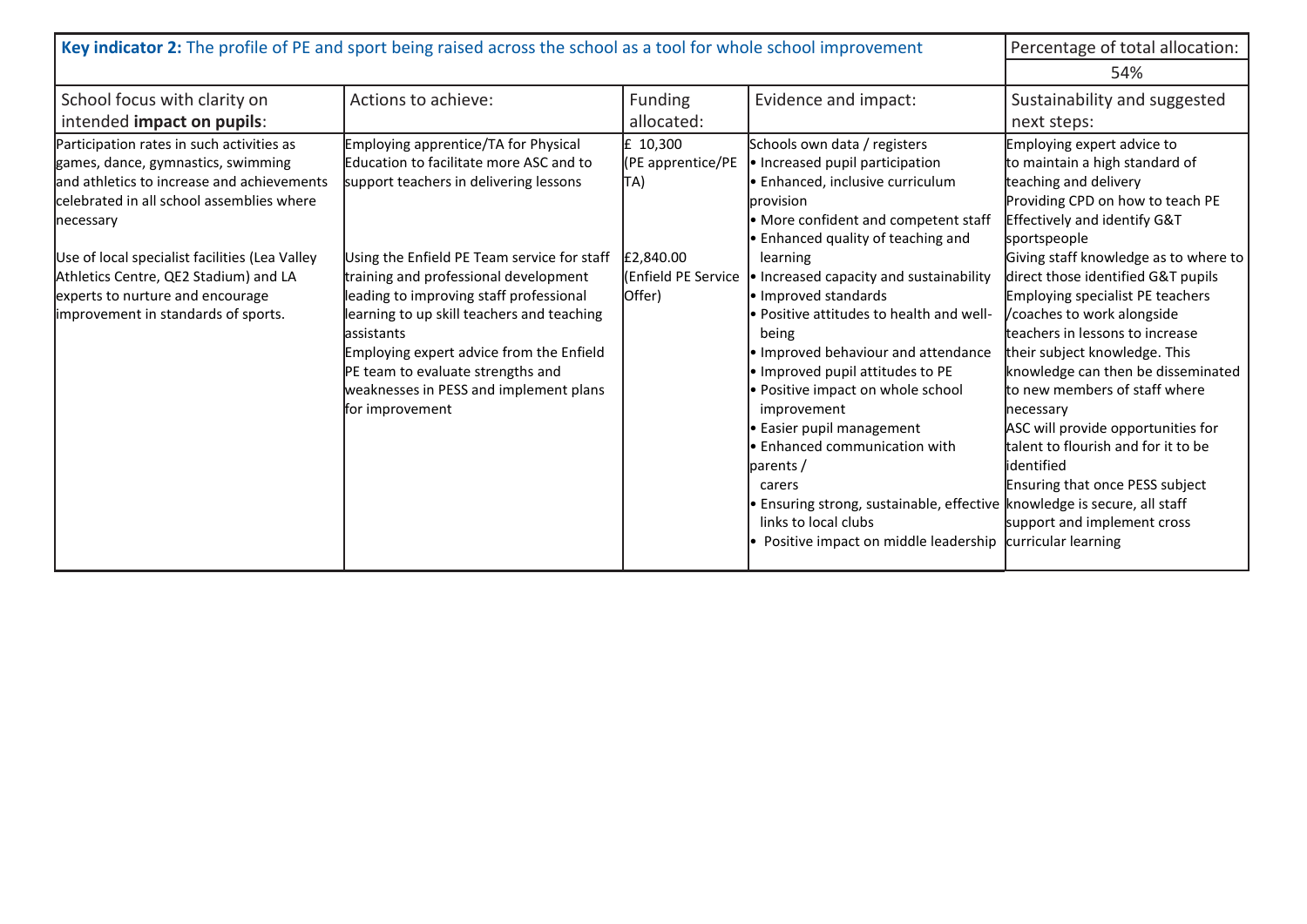| Key indicator 3: Increased confidence, knowledge and skills of all staff in teaching PE and sport                                                                                                                                                   |                                                                                                                                                                                                                                                                                                                                                                                                                                                                                    |                                                                                 |                                                                                                                                                                                                                                                                                                                                                                                                                                                                                                                                                                                                                                                               | Percentage of total allocation:                                                                                                                                                                                                                                                                                                                                                                                                                                   |
|-----------------------------------------------------------------------------------------------------------------------------------------------------------------------------------------------------------------------------------------------------|------------------------------------------------------------------------------------------------------------------------------------------------------------------------------------------------------------------------------------------------------------------------------------------------------------------------------------------------------------------------------------------------------------------------------------------------------------------------------------|---------------------------------------------------------------------------------|---------------------------------------------------------------------------------------------------------------------------------------------------------------------------------------------------------------------------------------------------------------------------------------------------------------------------------------------------------------------------------------------------------------------------------------------------------------------------------------------------------------------------------------------------------------------------------------------------------------------------------------------------------------|-------------------------------------------------------------------------------------------------------------------------------------------------------------------------------------------------------------------------------------------------------------------------------------------------------------------------------------------------------------------------------------------------------------------------------------------------------------------|
|                                                                                                                                                                                                                                                     |                                                                                                                                                                                                                                                                                                                                                                                                                                                                                    |                                                                                 |                                                                                                                                                                                                                                                                                                                                                                                                                                                                                                                                                                                                                                                               | 22%                                                                                                                                                                                                                                                                                                                                                                                                                                                               |
| School focus with clarity on intended<br>impact on pupils:                                                                                                                                                                                          | Actions to achieve:                                                                                                                                                                                                                                                                                                                                                                                                                                                                | Funding<br>allocated:                                                           | Evidence and impact:                                                                                                                                                                                                                                                                                                                                                                                                                                                                                                                                                                                                                                          | Sustainability and suggested<br>next steps:                                                                                                                                                                                                                                                                                                                                                                                                                       |
| Curriculum to be followed stringently<br>in order for children to access the full<br>range of skills – dance, gymnastics<br>and games - throughout the year<br>All staff to be competent and<br>confident in delivering teaching on<br>any PE skill | Releasing PE coordinator to support PE<br>across the school and monitor planning<br>and delivery<br>Monitoring the PPA team<br>Using the Enfield PE Team service for staff £2,840.00<br>training and professional development<br>leading to improving staff professional<br>learning to up skill teachers and teaching<br>assistants<br>Employing expert advice from the Enfield<br>PE team to evaluate strengths and<br>weaknesses in PESS and implement plans<br>for improvement | £2000<br><b>Enfield PE Service</b><br>Offer)                                    | Schools own data / registers<br>· Increased pupil participation<br>· Enhanced, inclusive curriculum<br>provision<br>• More confident and competent staff<br>• Enhanced quality of teaching and<br>learning<br>Increased capacity and sustainability<br>• Improved standards<br>· Positive attitudes to health and well-<br>being<br>Improved behaviour and attendance<br>• Improved pupil attitudes to PE<br>· Positive impact on whole school<br>improvement<br>• Easier pupil management<br>• Enhanced communication with parents<br>/carers<br>· Ensuring strong, sustainable, effective<br>links to local clubs<br>· Positive impact on middle leadership | Employing expert advice to<br>evaluate the school's current<br>strengths and weaknesses in PE<br>and sport, and implement plans<br>for improvement<br>Providing CPD on how to teach PE<br>effectively<br>Employing specialist PE teachers<br>/ coaches to work alongside<br>teachers in lessons to increase<br>their subject knowledge<br>Ensuring that once PESS subject<br>knowledge is secure, all staff<br>support and implement cross<br>curricular learning |
| Key indicator 4: Broader experience of a range of sports and activities offered to all pupils                                                                                                                                                       |                                                                                                                                                                                                                                                                                                                                                                                                                                                                                    |                                                                                 |                                                                                                                                                                                                                                                                                                                                                                                                                                                                                                                                                                                                                                                               | Percentage of total allocation:<br>6%                                                                                                                                                                                                                                                                                                                                                                                                                             |
| School focus with clarity on intended<br>impact on pupils:                                                                                                                                                                                          | Actions to achieve:                                                                                                                                                                                                                                                                                                                                                                                                                                                                | Funding<br>allocated:                                                           | Evidence and impact:                                                                                                                                                                                                                                                                                                                                                                                                                                                                                                                                                                                                                                          | Sustainability and suggested<br>next steps:                                                                                                                                                                                                                                                                                                                                                                                                                       |
| Additional achievements:<br><b>Extra-Curricular</b>                                                                                                                                                                                                 | Employing local coaches to provide extra- $\text{\pounds}1,140.00$<br>curricular sporting opportunities<br>Providing high quality professional<br>learning for adults supporting learning<br>(ASL's) to run sports teams, after school<br>clubs and intra-school opportunities<br>Providing PL and payment for midday<br>supervisors to introduce multi-activities at PE Apprentice/TA<br>break and lunchtimes<br>Introducing an in-school physical activity                       | (Table<br>tennis sessions,<br>Middlesex Cricket<br>Club, Dance<br>professional) | <b>Before school registers</b><br>• Lunchtime registers<br>• After school registers<br>· Pupil Voice data                                                                                                                                                                                                                                                                                                                                                                                                                                                                                                                                                     | Employing PE Apprentice/TA will<br>allow for more opportunity for<br>children to access a variety of sports.<br>PE Apprentice/TA to be shadowed by<br>members of staff to learn how to<br>deliver the ASC and ensure they are<br>implemented and continued in the<br>future                                                                                                                                                                                       |